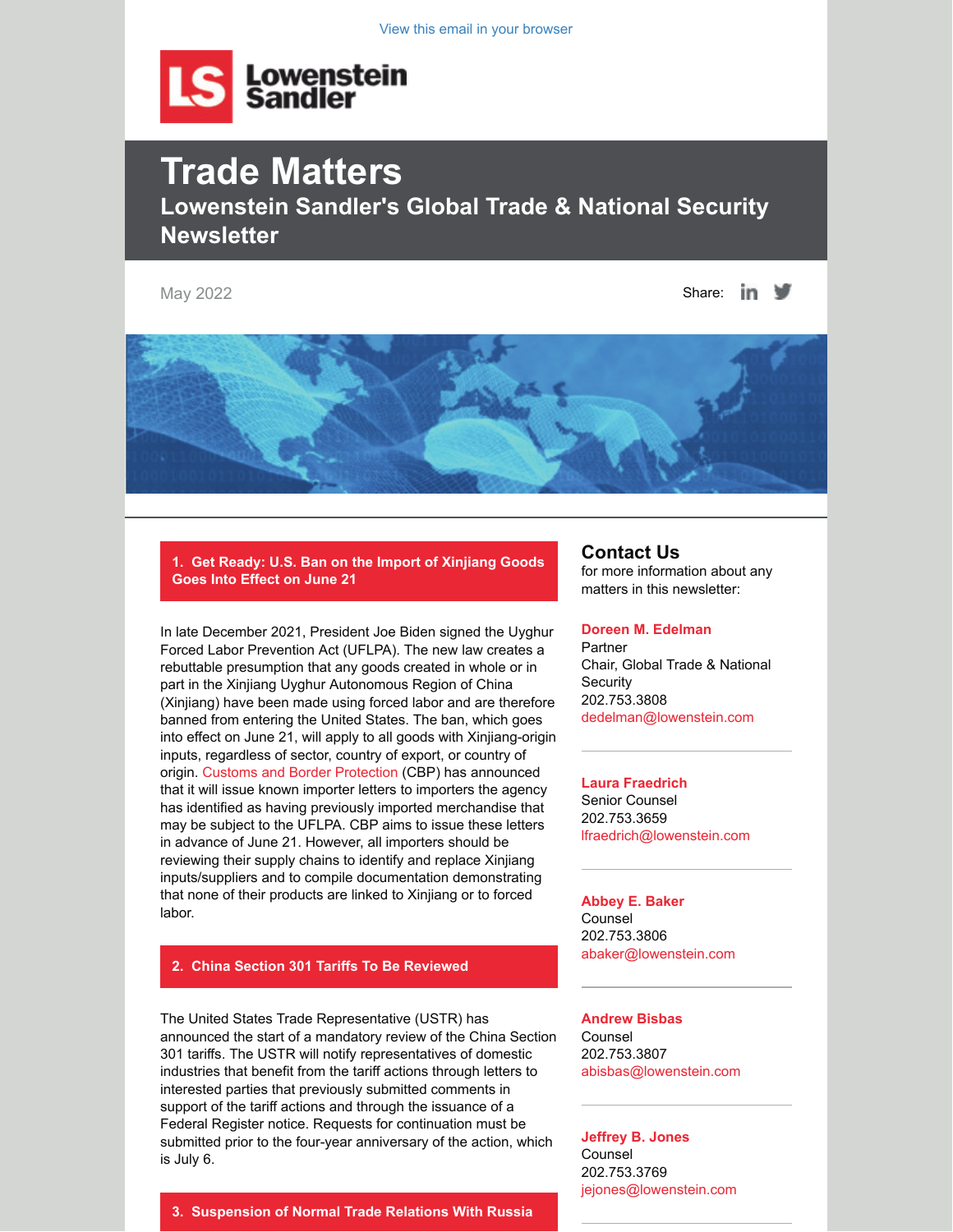#### **and Belarus**

Biden has suspended normal trade relations with Russia and Belarus. Beginning on April 9, imports originating from Russia and Belarus will be ineligible for the most-favored nation (MFN) tariff rates the United States currently applies to imports from all World Trade Organization member countries. Instead, imports originating from Russia and Belarus will be subject to the duty rates set forth in "Column 2" of the Harmonized Tariff Schedule of the United States, which average approximately 32.3 percent (versus an average MFN rate of 3.3 percent). The suspension remains in effect until Jan. 1, 2024. Note that a companion law now also prohibits the importation of oil, gas, and coal from Russia.

#### **4. Russian Crypto Mining Biz Target of Sanctions**

On [April 20](https://my.lowenstein.com/e/qluaayxgxpkrqlw), the Treasury Department's Office of Foreign Assets Control (OFAC) targeted Russia's virtual currency mining industry in an effort to ensure no asset becomes a mechanism for the Putin regime to offset the impact of economic sanctions. Russian virtual currency company Bitriver AG and 10 Russiabased subsidiaries were designated by OFAC. Those doing business in crypto mining and trading should review and update their compliance procedures accordingly.

## **5. U.S. Offers \$5 Million for Help Curbing North Korea Cyber Ops**

#### The [Department of State's Rewards for Justice Program](https://my.lowenstein.com/e/mieyoiquoo2jfog)

announced that it will pay up to \$5 million for information that helps authorities disrupt North Korea's illicit actions in cyberspace. This announcement came after the FBI linked a March cyberattack against Axie Infinity, which resulted in the theft of more than \$620 million, to North Korean hacking group Lazarus. OFAC announced [new sanctions](https://my.lowenstein.com/e/el0maiqis0hukag) against an ethereum wallet belonging to Lazarus that allegedly holds the stolen funds.

#### **6. FTC Charges Battery Maker in First Case Under New Made in USA Labeling Rule**

The Federal Trade Commission is alleging that Lithionics [Battery LLC has falsely claimed its battery and battery mo](https://my.lowenstein.com/e/v0fqnvsofxzg)dule products were made in the USA since 2018. The products were marketed using phrases and American flag images to convey a Made in USA marketing message, but the FTC alleges the products were actually made in China. The proposed settlement includes a civil penalty of \$105,000. This is the first enforcement action under a [revised rule](https://my.lowenstein.com/e/qleggdjkozkcbq) implemented by the agency last year that prohibits marketers from including unqualified Made in USA claims on labels unless 1) final assembly or processing of the product occurs in the United States; 2) all significant processing that goes into the product occurs in the United States; and 3) all or virtually all ingredients or components of the product are made and sourced in the United States.

**TRADE TIP OF THE MONTH:** Take Note: AML compliance does not necessarily cover U.S. economic sanctions requirements.

**[Christian C. Contardo](https://my.lowenstein.com/e/quymyjleehscg)** Associate 202.753.3804 [ccontardo@lowenstein.com](mailto:ccontardo@lowenstein.com)

**[Megan C. Bodie](https://my.lowenstein.com/e/ykqxdsbfn3ctwa)** Administrative Coordinator 202.753.3809 [mbodie@lowenstein.com](mailto:mbodie@lowenstein.com)

# **Subscribe–and stay in the know!**

If you would like to update your mailing preferences for Lowenstein Sandler [communications, please click](https://my.lowenstein.com/e/9e2hhxp1rnfbw) here.

**[MANAGE MY PREFERENCES](https://my.lowenstein.com/e/9e2hhxp1rnfbw)**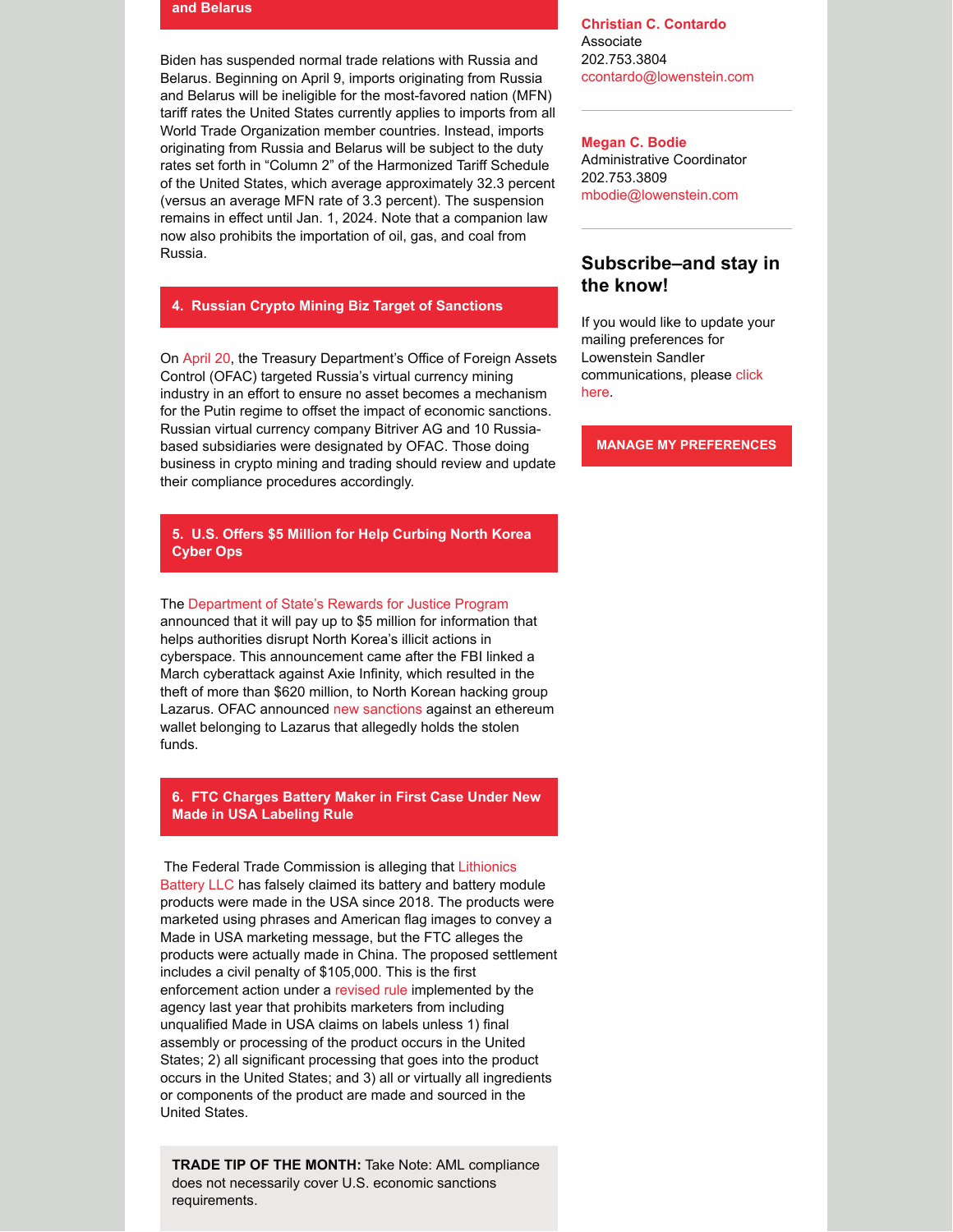OFAC's strict liability sanctions requirements apply to all U.S. parties, not just financial institutions and financial services companies. These requirements are not the same as AML requirements. Effective OFAC compliance requires every U.S. party 1) to screen each and every entity that it does business with around the world and 2) to have geolocation blocks for embargoed countries and the three embargoed regions in Ukraine. Companies also should keep screening paperwork for five years.

# **Additional Resources**



If you would like to update your mailing preferences for Lowenstein Sandler communications, please [click here](https://my.lowenstein.com/v/p1v6r6v).